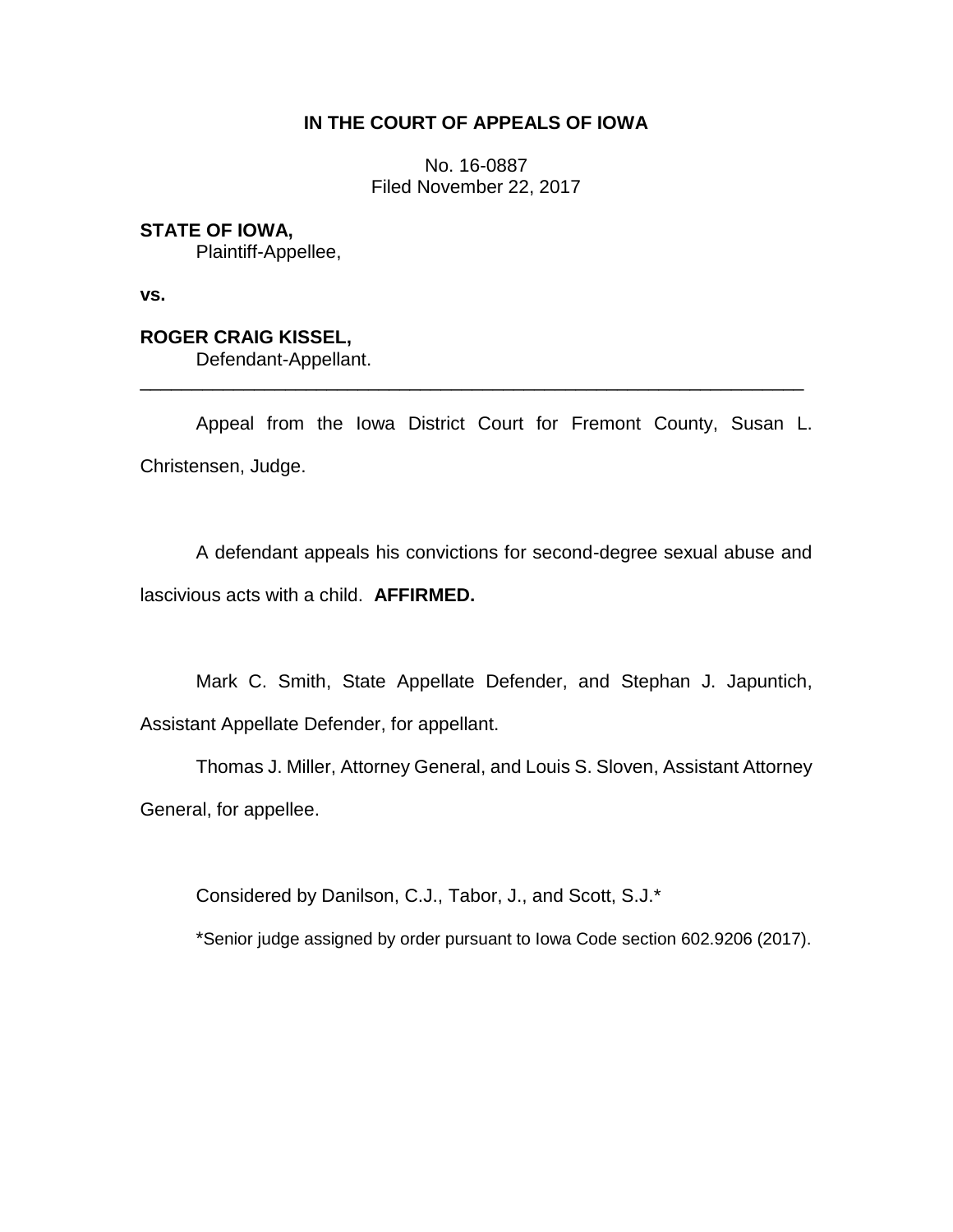## **SCOTT, Senior Judge.**

Following a jury trial, Roger Kissel appeals his convictions for one count of sexual abuse in the second degree and two counts of lascivious acts with a child. *See* Iowa Code §§ 709.1(3), 709.3(1)(b), 709.8(1), 709.8(2)(a) (2013). He claims his convictions are not supported by sufficient evidence because the child's and the mother's testimony are inconsistent. He asserts his Sixth Amendment right to confrontation was violated when the court permitted the State to introduce the video of the child's forensic interview, and he claims his counsel provided ineffective assistance by failing to request a limiting instruction related to that video. Finally, he claims his counsel was ineffective in failing to object to the court giving the jury an instruction regarding the use of his out-of-court statements that violated his right against self-incrimination.

## **I. Background Facts and Proceedings.**

The child and her parents moved into the house Kissel shared with his wife in May 2013, just before child turned five years old. Kissel is the stepfather to the child's stepdad, and the child referred to Kissel as her grandpa. In early July 2013, the child told her mother that Kissel touched her private parts. The child also told the same thing to the mother's friend the next day. After that time, the mother took steps to ensure the child was never left alone with Kissel, and the child reported the touching stopped after she told her mother.

The mother, stepfather, and child moved out of Kissel's home in September 2013. Shortly after, the mother reported the child's statements to law enforcement. The child was taken to Project Harmony and was interviewed by one of the facility's forensic interviewers. The child disclosed during the interview that Kissel would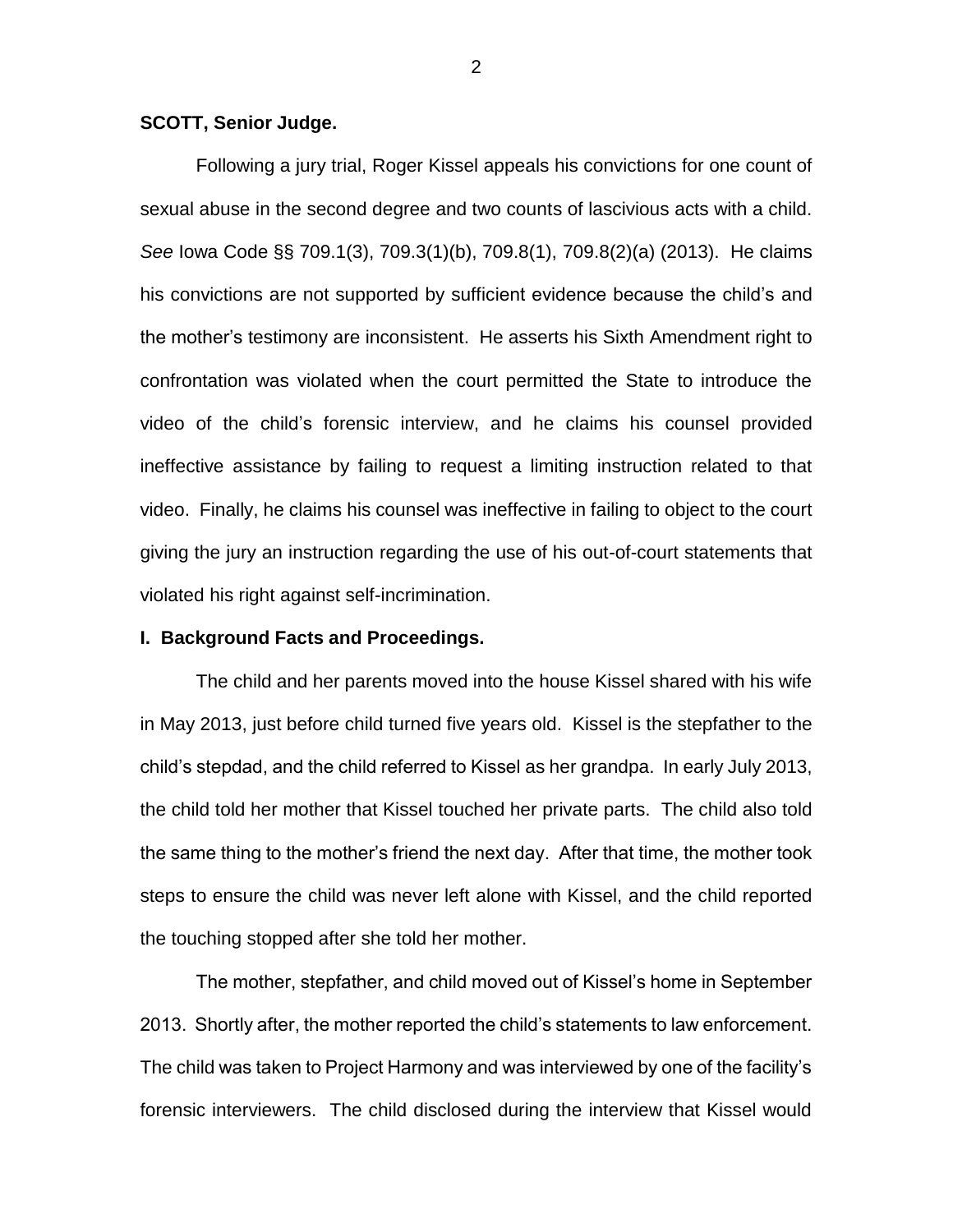lick her "private parts" and that she licked his "private." She also described spanking Kissel with a wooden spoon with his pants down and Kissel spanking her.

Charges were filed against Kissel, and the matter proceeded to trial in March 2016. Both the child and the child's mother testified, as did the Project Harmony interviewer, the medical examiner, the investigating officer, and the mother's friend who heard the child disclose the abuse. The jury was also shown the video of the child's interview at Project Harmony. In his defense, Kissel and his wife testified, along with a family friend. The jury found Kissel guilty as charged. On the sexual-abuse conviction, the court sentenced Kissel to twenty-five years in prison, with a seventy-percent mandatory minimum, and on each lascivious-act conviction, Kissel was sentenced to ten years in prison. The sentences were ordered to run concurrently. Kissel now appeals his convictions.

#### **II. Sufficiency of the Evidence.**

Kissel asserts the child's testimony offered against him is "riddled with inconsistencies." In addition, he asserts the mother's actions "severely undercut" her testimony that she believed the child had been sexually abused. He notes the mother remained in the home with the child for another two months after the child disclosed the abuse to her before the mother reported the abuse to police, and he claims the mother took no steps to protect the child from contact with him.

Kissel's challenge to the sufficiency of the evidence is reviewed for the correction of errors at law. *See State v. Huser*, 894 N.W.2d 472, 490 (Iowa 2017). In evaluating the claim on appeal,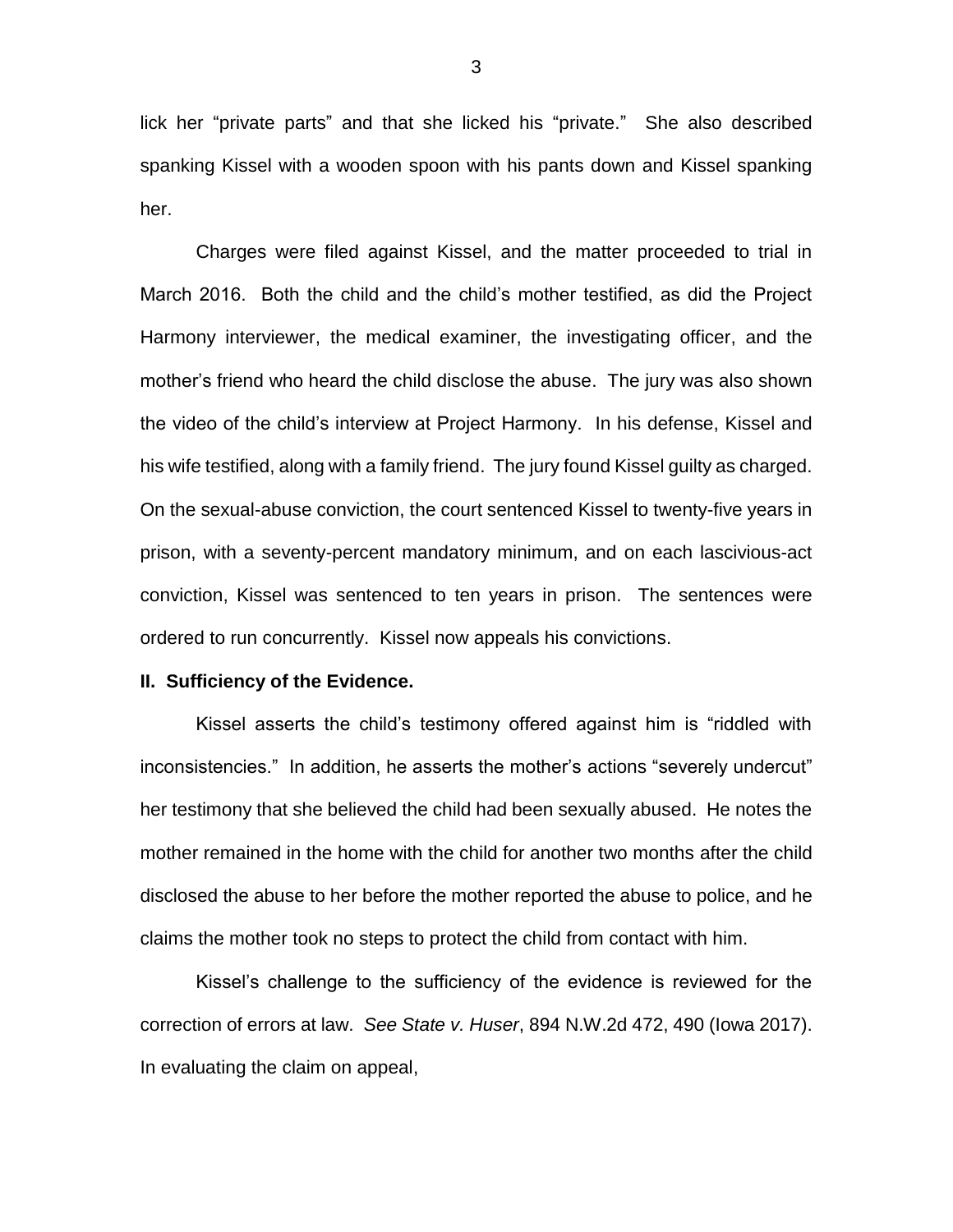[w]e consider the evidence in the record "in the light most favorable to the State, including all reasonable inferences that may be fairly drawn from the evidence." We will, however, consider all evidence in the record, including evidence that does not support the verdict. Evidence raising only "suspicion, speculation, or conjecture is not substantial."

## *Id.* (citations omitted).

The State asserts Kissel failed to preserve error on this claim at trial because his motion for judgment of acquittal was generalized and did not identify the deficiencies that he now challenges on appeal. *See State v. Truesdell*, 679 N.W.2d 611, 615 (Iowa 2004) ("To preserve error on a claim of insufficient evidence for appellate review in a criminal case, the defendant must make a motion for judgment of acquittal at trial that identifies the specific grounds raised on appeal."). We agree; however, Kissel alternatively requests we analyze this claim on the basis of ineffective assistance of counsel. *See id*. at 616 ("A claim of ineffective assistance of trial counsel based on the failure of counsel to raise a claim of insufficient evidence to support a conviction is a matter that normally can be decided on direct appeal."). We therefore proceed to review this claim through the ineffective-assistance lens. *See State v. Brubaker*, 805 N.W.2d 164, 171 (Iowa 2011) (noting a sufficiency challenge made through an ineffective-assistance-ofcounsel claim is reviewed de novo).

Upon our review of the record, we conclude sufficient evidence supports the convictions. The child's testimony in this case is far from the testimony this court found to be insufficient in *State v. Smith*, 508 N.W.2d 101, 105 (Iowa Ct. App. 1993). There, we found the children's testimony was "self-contradictory," was "almost completely devoid of any experiential detail," and described scenes "that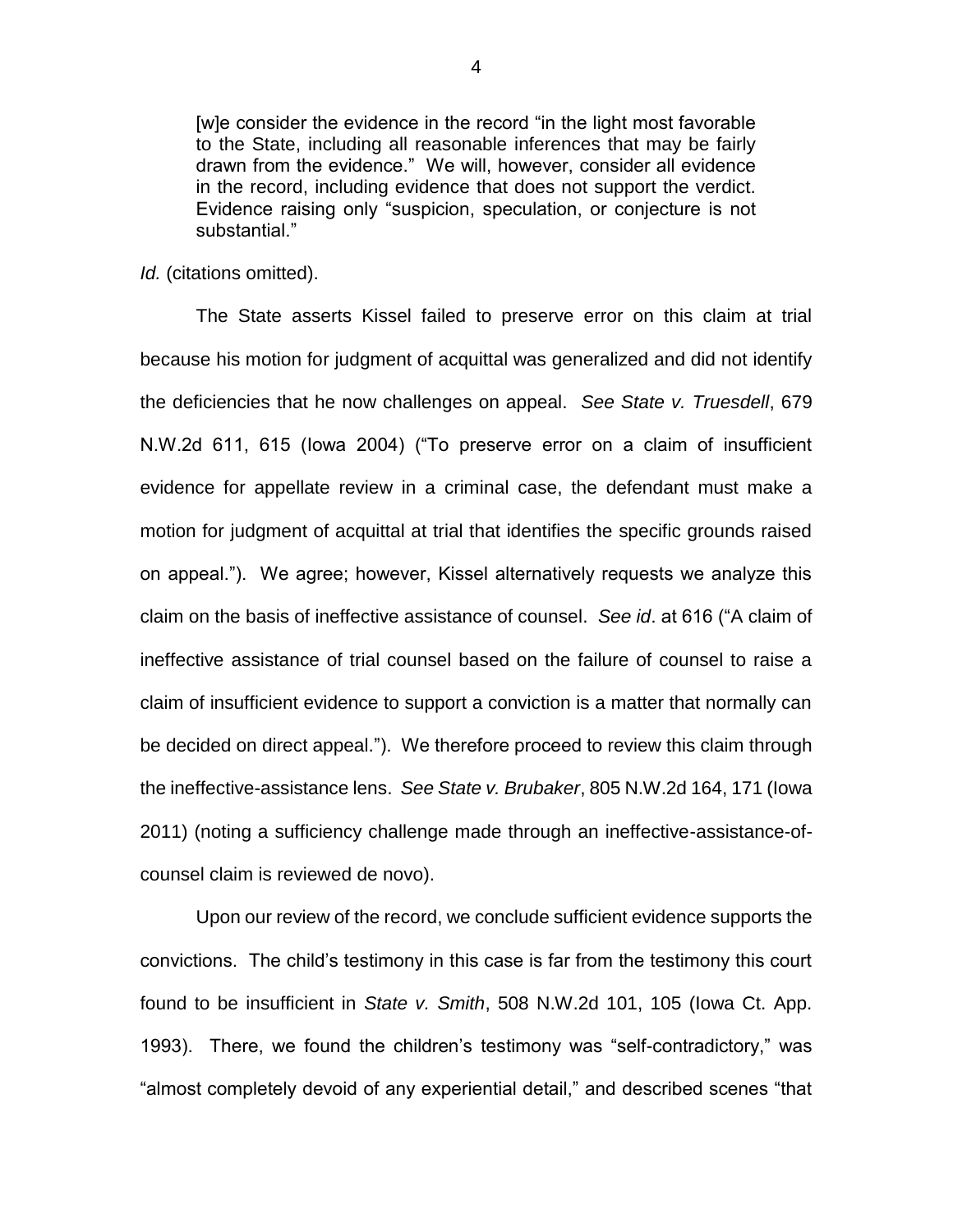border on the surreal." *Smith*, 508 N.W.2d at 104. In this case, the minor inconsistencies Kissel points out between the child's deposition testimony and her trial testimony pale in comparison to her consistent testimony regarding the fundamental facts of the abuse she endured. The child was consistent every time she discussed the abuse regarding the location in the house, the description of Kissel, and the acts committed. We thus leave the credibility determination to the jury, where it belongs. *State v. Mitchell*, 568 N.W.2d 493, 503 (Iowa 1997) (noting the jury is to determine credibility unless the testimony of a witness is so "impossible, absurd, and self-contradictory that the court should deem it a nullity").

In addition, the evidence does not support Kissel's argument on appeal that the mother "took no precautions to protect" the child after the disclosure of the abuse. The mother testified she could not move out of Kissel home at the time she became aware of the abuse because she had nowhere else to live, but she stated she took steps to ensure the child was never left alone in the house with Kissel. The child confirmed that the abuse stopped once she disclosed it to her mother.

Kissel's claim that counsel was ineffective in failing to make an adequate motion for judgment of acquittal is denied. The evidence is clearly sufficient to sustain the conviction; therefore, counsel was not ineffective for "failing to pursue a meritless issue." *See State v. Greene*, 592 N.W.2d 24, 29 (Iowa 1999).

### **III. Forensic Interview Video.**

Next, Kissel raises two claims related to the child's forensic interview video that was played for the jury at trial. He claims his constitutional confrontation right was violated because the video was testimonial and he had an inability to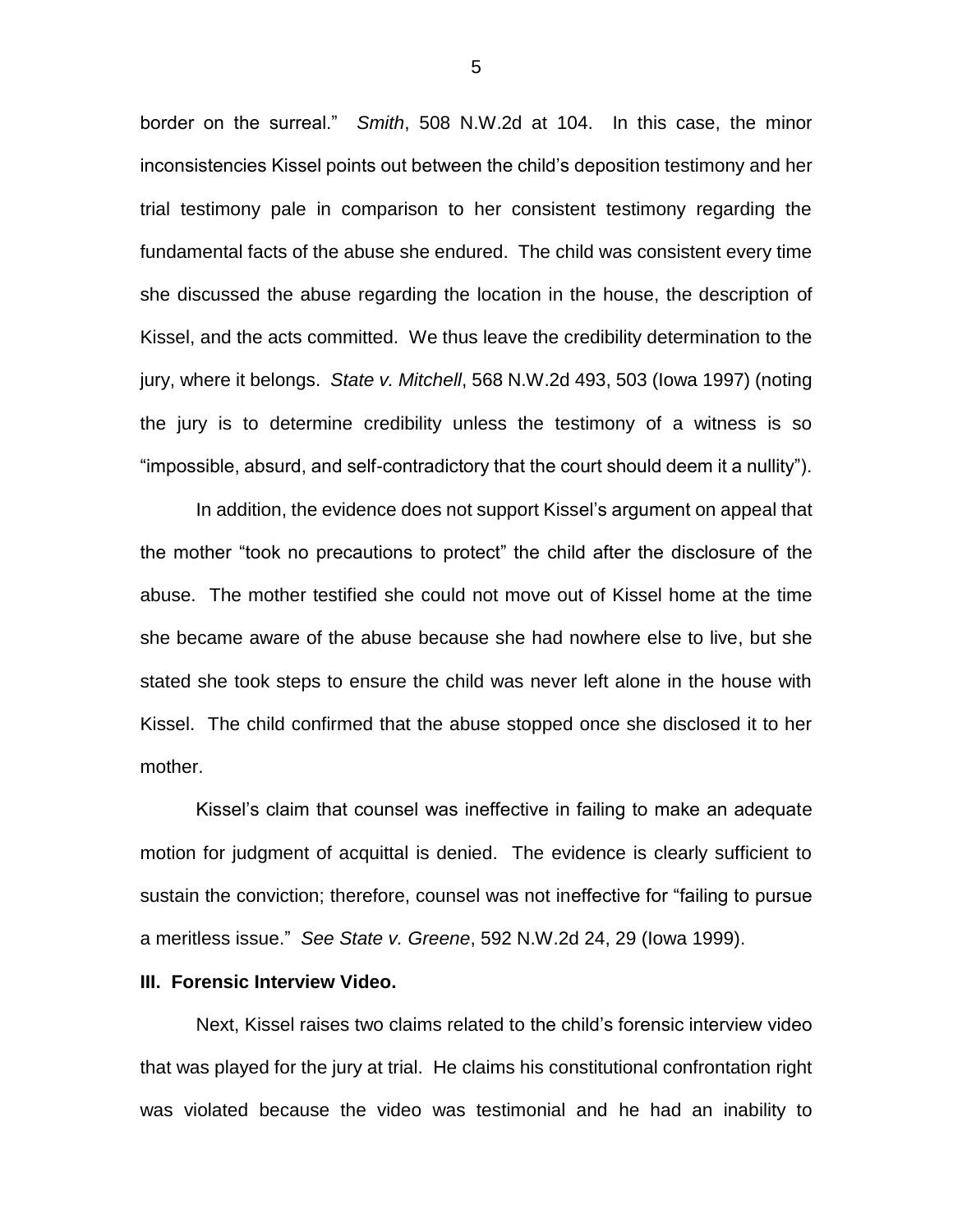effectively cross-examine the child. He also claims the video was cumulative and highly prejudicial because it unduly emphasized the child's testimony. In addition, Kissel asserts his counsel was ineffective in failing to request a limiting jury instruction regarding the "accusatory questions" the interviewer asked of the child. He asserts the questions were hearsay and, without a limiting instruction, the jury was able to consider the questions for the truth of the matter asserted. Because both of Kissel's claims here allege a constitutional violation, our review is de novo. *See State v. Kurth*, 813 N.W.2d 270, 272 (Iowa 2012) ("'[W]e make an independent evaluation [based on] the totality of the circumstances as shown by the entire record.' 'Each case must be evaluated in light of its unique circumstances.'" (alterations in original) (citations omitted)).

**A. Sixth Amendment.** "[T]he general rule is that 'when the declarant appears for cross-examination at trial, the Confrontation Clause places no constraints at all on the use of his prior testimonial statements.'" *State v. Tompkins*, 859 N.W.2d 631, 640 (Iowa 2015) (citation omitted).

In this case, both the child and the forensic interviewer were present for trial, testified, and were cross-examined by Kissel's counsel. During the crossexamination of the child, Kissel pointed out the inconsistencies between the child's forensic interview, her deposition, and her trial testimony. The child indicated that her testimony in certain respects changed from her deposition to the trial testimony because she had recently watched her forensic interview, which helped her remember things. In addition, Kissel's counsel pointed out during crossexamination that the child's answers to the State's questions came quickly but the child was slow to answer his questions. In response, the child indicated that she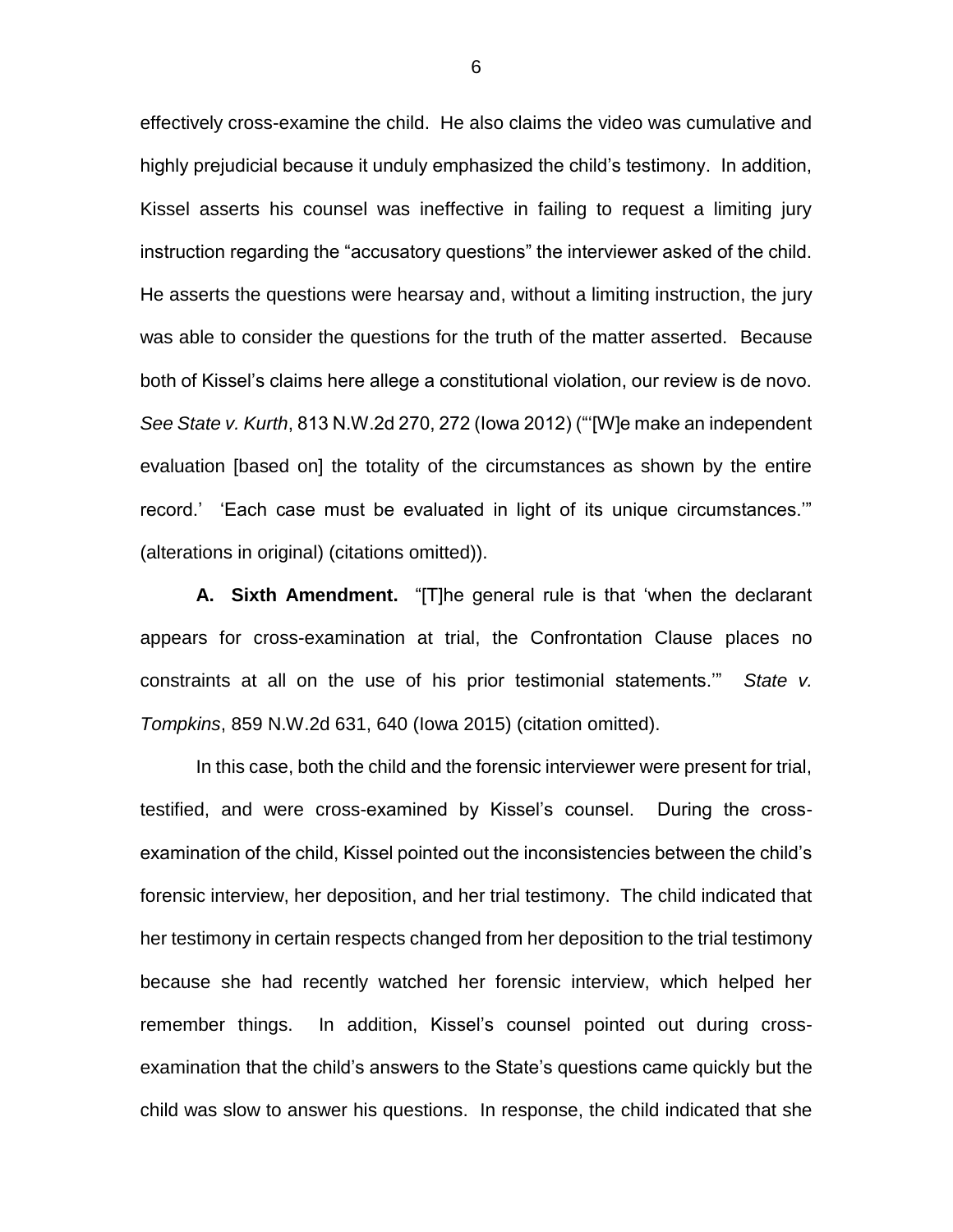had discussed the State's questions with the prosecutor "a lot" and knew what her answers were supposed to be. Defense counsel also asked whether the child had been told to answer "I don't know" to his questions.

During the testimony of the forensic interviewer, the State offered the video of the child's interview into evidence under Iowa Rule of Evidence 5.801(d)(1)(B), as a prior consistent statement of a witness offered to rebut an express or implied charged of recent fabrication or improper influence or motive. Kissel does not challenge the basis on which the State was permitted to admit the video into evidence. However, he claims his confrontation rights were violated. We disagree. "[W]here the witness takes the stand and is available for cross-examination, the Confrontation Clause places no constraints on the use of the witness's prior testimonial hearsay statement." *Tompkins*, 859 N.W.2d at 640. While he makes a general claim that he was not able to cross-examine the child or the interviewer effectively, "[t]he Confrontation Clause guarantees only an opportunity for effective cross-examination, not cross-examination that is effective in whatever way, and to whatever extent, the defense might wish." *Id.*

Kissel also appears to claim we should interpret the Iowa Constitution differently from the U.S. Constitution on this issue and asserts the admission of the video was cumulative and prejudicial; however, these claims are not preserved for our review, and we see no reason to depart from precedent. We conclude Kissel's rights under the Confrontation Clause were not violated in light of the facts both the child and interviewer testified at trial and Kissel was able to cross-examine them.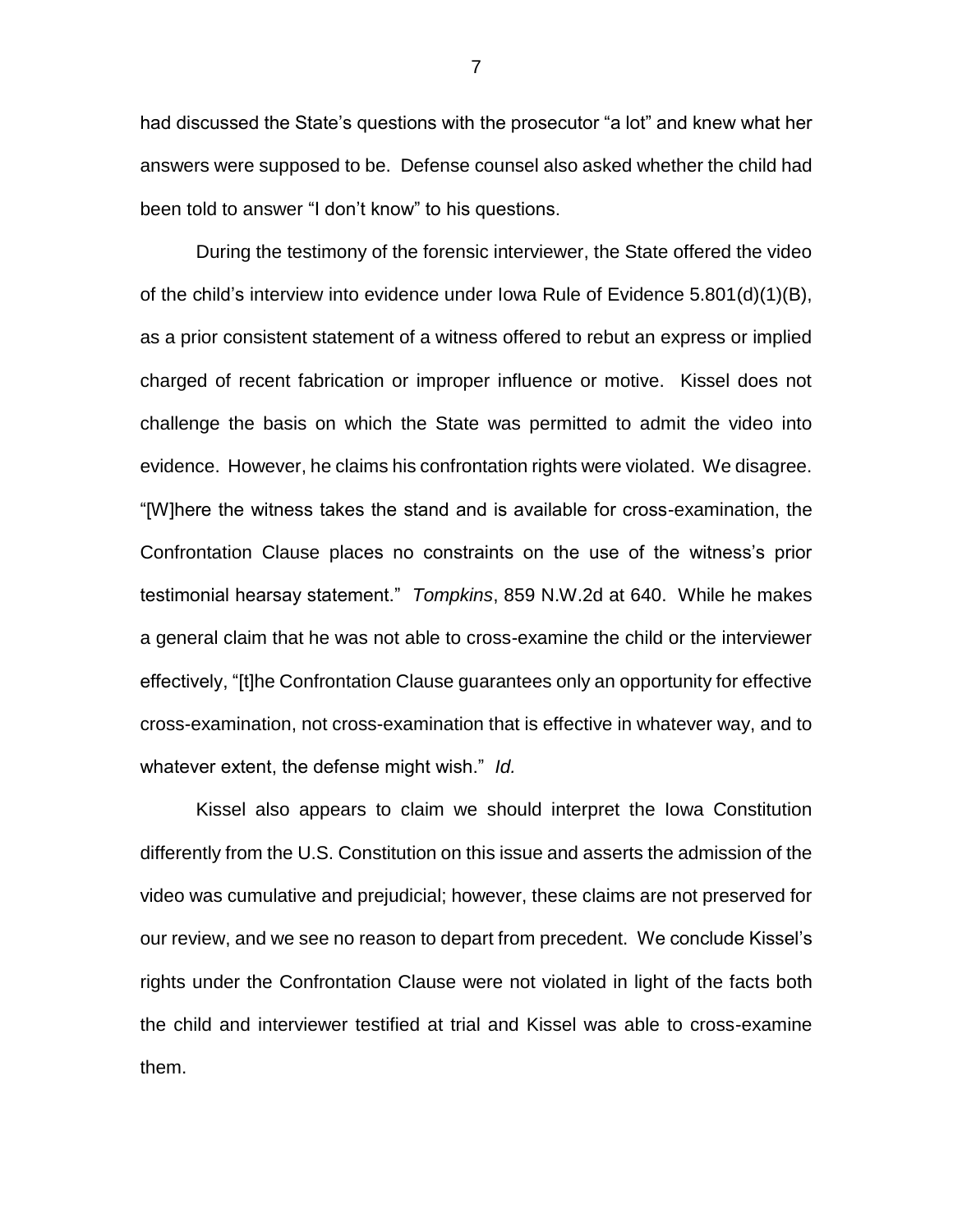**B. Limiting Instruction.** Kissel also claims counsel was ineffective in failing to request a limiting instruction be given regarding how the jury was to consider the statements the forensic interviewer made in the video. To prove counsel was ineffective, Kissel must show counsel failed to perform an essential duty and he suffered prejudice as a result. *See State v. Clay*, 824 N.W.2d 488, 495 (Iowa 2012). "Unless a defendant makes both showings, it cannot be said that the conviction . . . resulted from a breakdown in the adversary process that renders the result unreliable." *Id*. (citations omitted). Normally, ineffectiveassistance claims are preserved for possible postconviction-relief proceedings, but we will address them on direct appeal where the record is adequate to resolve the claim. *Id*. at 494.

In this case, we conclude the record is adequate to address this claim and Kissel has failed to prove he suffered prejudice. *State v. Maxwell*, 743 N.W.2d 185, 196 (Iowa 2008) ("[I]f the claim lacks the necessary prejudice, we can decide the case on the prejudice prong of the test without deciding whether the attorney performed deficiently."). To prove prejudice, Kissel must show "a reasonable probability that, but for the counsel's unprofessional errors, the result of the proceeding would have been different." *Clay*, 824 N.W.2d at 496 (citations omitted).

Kissel asserts counsel should have requested a limiting instruction that stated, "Statements and questions by Child Protection Center employees during interviews with T.S. are not evidence to be considered for their truth." The forensic interviewer's questions that Kissel complains about include, "What did Rodger do?"; "Who's idea is it?"; "Did any of Roger's clothes come down or come off when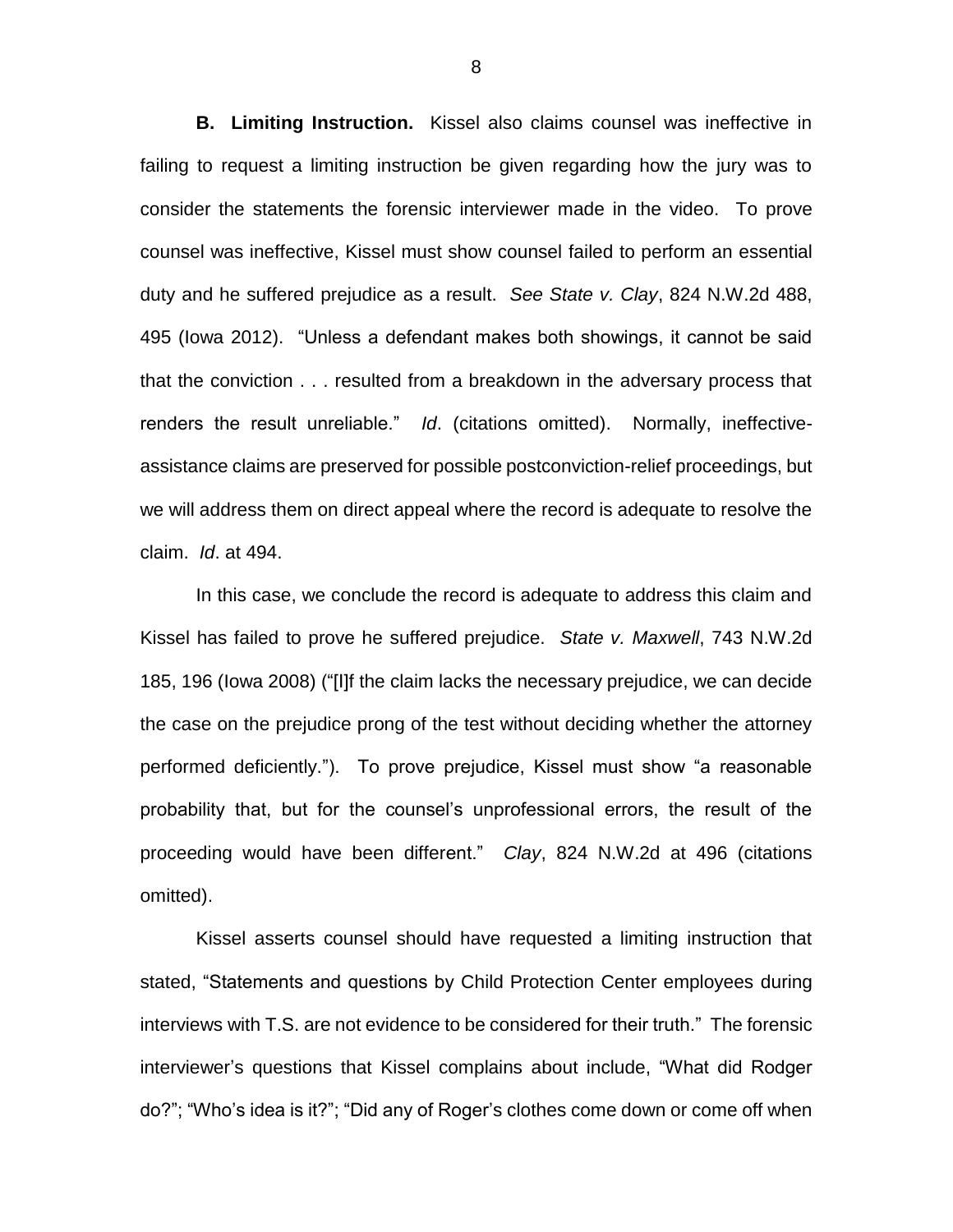he was touching you?"; Did Roger ever do anything . . . to your private with his fingers?"; and "Has he touched you since you've been in your new house?"

The interviewer's questions were open-ended or simple yes/no questions that followed up on disclosures the child had already made, and the child readily and appropriately answered the questions, including telling the interviewer "no" on multiple occasions. The questions did not suggest the interviewer had information not admitted into evidence that would suggest Kissel was guilty, nor were the questions "inflammatory" as Kissel asserts in his brief. *But see State v. Esse*, No. 03-1739, 2005 WL 2367779, at \*4 (Iowa Ct. App. Sept. 28, 2005) (noting a limiting instruction regarding the law enforcement interview questions should have been given because the law enforcement agents asserted defendant was lying, said they knew the defendant was involved, and stated they had substantial evidence of his involvement). Because we cannot conclude there is a reasonable probability the result of the proceeding would have been different if the limiting instruction had been given, Kissel cannot prove his counsel rendered ineffective assistance.

## **IV. Self-Incrimination.**

Finally, Kissel asserts his counsel was ineffective in failing to object to a jury instruction stating: "Evidence has been offered to show that the defendant made statements at an earlier time and place. If you find any of the statements were made, then you may consider them as part of the evidence, just as if they had been made at this trial." Kissel claims this is a misstatement of the law and a flagrant violation of his right against self-incrimination. While he concedes the statements he made to law enforcement are admissible under Iowa Rule of Evidence 5.801(d)(2)(A), he contends the instruction improperly allowed the jury to engage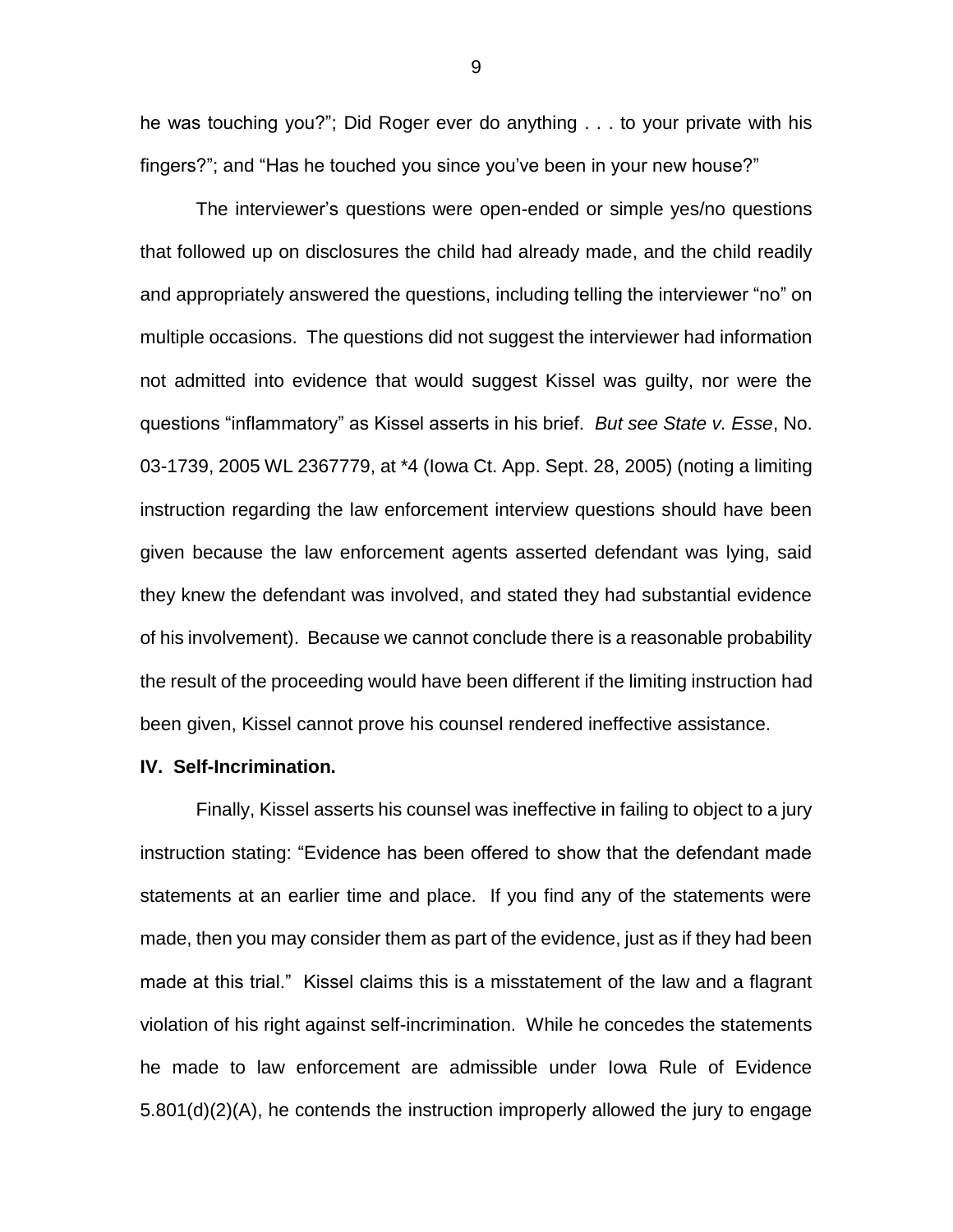in a legal fiction that he made the statements in court under oath. He contends his right against compelled self-incrimination has been violated and he should be given a new trial without the offending instruction.

As stated above, our review of his ineffective-assistance claim is de novo, and Kissel must prove both that counsel failed to perform an essential duty and that failure resulted in prejudice. *See Clay*, 824 N.W.2d at 494–95. While Kissel does not specify the out-of-court statements at issue, we assume he is referring to his admission to law enforcement that there were times he was at home alone with the child during the summer. This admission contradicted his defense counsel's efforts during trial to show the schedule of the adults in the house resulted in Kissel never being in the house alone with the child during the month of June.

Upon our review of the record in this case, we conclude that even assuming counsel breached an essential duty in failing to object to the instruction at issue, there is no reasonable probability the outcome of the case would have been different. Kissel concedes the statement he made to the officers was admissible evidence, and it is not reasonable to believe the result of the trial would have been different if the court had eliminated the instruction telling the jury it may consider the statement as if it had been made at trial. Because Kissel cannot prove he was prejudiced by the inclusion of this jury instruction, we deny this claim of ineffective assistance of counsel.

## **V. Conclusion.**

We affirm Kissel's convictions because we conclude his convictions are supported by substantial evidence, his Sixth Amendment right to confrontation was not violated, and his counsel did not provide ineffective assistance by failing to